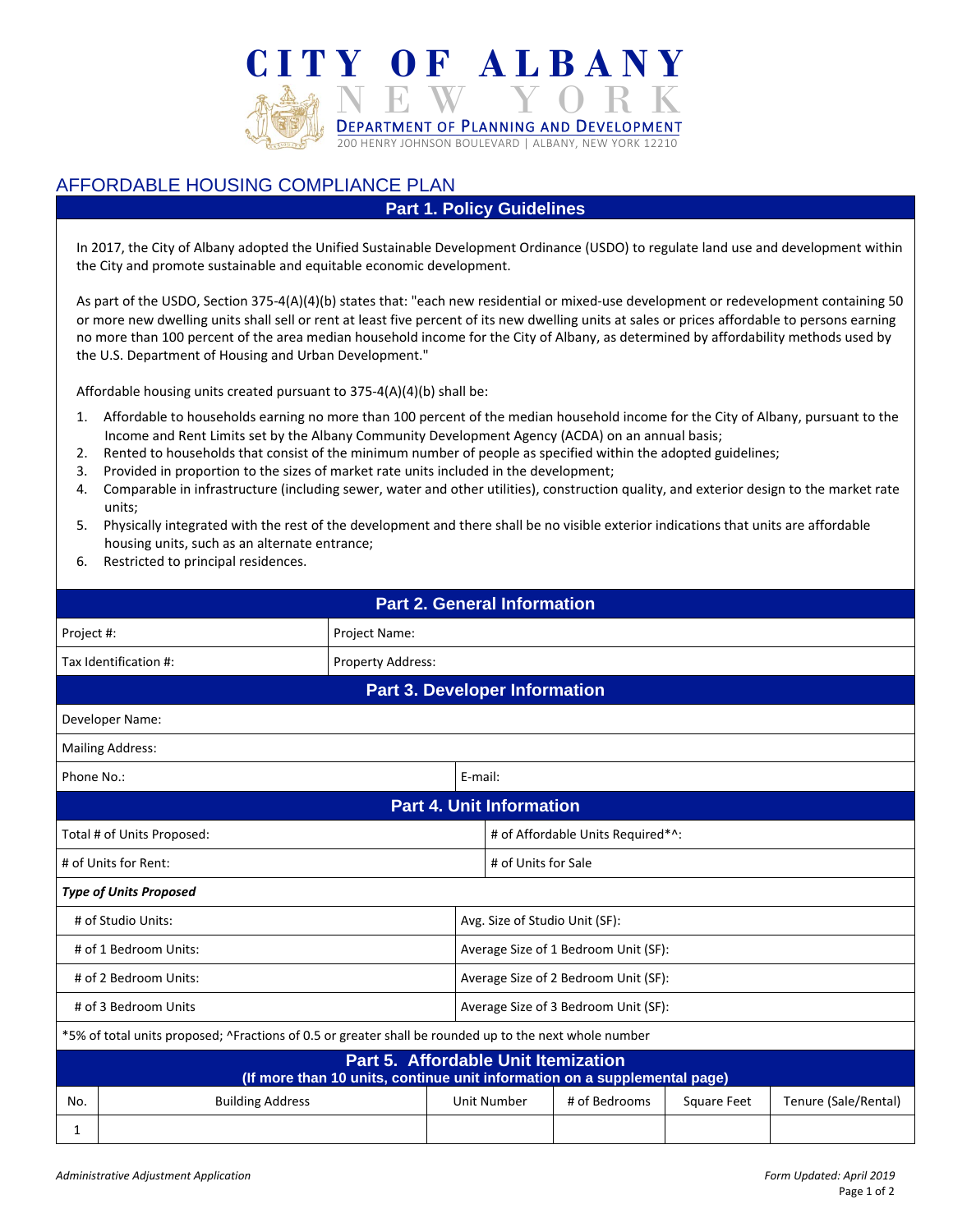| 2       |                                                                                                                                                                                                                                                                                                                                                          |                            |  |  |       |  |  |  |
|---------|----------------------------------------------------------------------------------------------------------------------------------------------------------------------------------------------------------------------------------------------------------------------------------------------------------------------------------------------------------|----------------------------|--|--|-------|--|--|--|
| 3       |                                                                                                                                                                                                                                                                                                                                                          |                            |  |  |       |  |  |  |
| 4       |                                                                                                                                                                                                                                                                                                                                                          |                            |  |  |       |  |  |  |
| 5.      |                                                                                                                                                                                                                                                                                                                                                          |                            |  |  |       |  |  |  |
| 6       |                                                                                                                                                                                                                                                                                                                                                          |                            |  |  |       |  |  |  |
| 7       |                                                                                                                                                                                                                                                                                                                                                          |                            |  |  |       |  |  |  |
| 8       |                                                                                                                                                                                                                                                                                                                                                          |                            |  |  |       |  |  |  |
| 9       |                                                                                                                                                                                                                                                                                                                                                          |                            |  |  |       |  |  |  |
| 10      |                                                                                                                                                                                                                                                                                                                                                          |                            |  |  |       |  |  |  |
|         | <b>Part 6. Property Owner Consent</b>                                                                                                                                                                                                                                                                                                                    |                            |  |  |       |  |  |  |
| Initial | I hereby acknowledge the applicability of Section 375-4(A)(4)(b) of the Albany City Code and the corresponding affordable housing<br>guidelines, and attest as follows:<br>I shall ensure that designated affordable units are rented to households that consist of the minimum number of persons specified for the                                      |                            |  |  |       |  |  |  |
|         | type of unit.                                                                                                                                                                                                                                                                                                                                            |                            |  |  |       |  |  |  |
|         | I shall engage in good faith marketing and public advertising efforts each time an affordable housing unit is rented or sold such that<br>members of the public who are qualified to rent or purchase such units have a fair chance to become informed of their availability.                                                                            |                            |  |  |       |  |  |  |
|         | I shall certify that any person who occupies an affordable housing unit is income-eligible and meets the requirements of the guidelines.                                                                                                                                                                                                                 |                            |  |  |       |  |  |  |
|         | I shall be responsible for certifying the income of tenants or buyers to the Albany Community Development Agency at the time of initial<br>rental or sale and annually thereafter, with such information to be submitted on forms provided by the Albany Community Development<br>Agency.                                                                |                            |  |  |       |  |  |  |
|         | I shall be responsible for filing an annual report to the Albany Community Development Agency within 60 days of the end of each calendar<br>year providing information related to affordable housing unit vacancies, waitlists, household turnover, household size, household income,<br>market rate rents, and other relevant information as requested. |                            |  |  |       |  |  |  |
|         | All statements of fact herein are true and correct to the best of my knowledge and reflect the intent of the Applicant(s).                                                                                                                                                                                                                               |                            |  |  |       |  |  |  |
|         | <b>Print Owner Name(s):</b>                                                                                                                                                                                                                                                                                                                              | <b>Owner(s) Signature:</b> |  |  | Date: |  |  |  |

| <b>Part 6. Submittal Requirement Checklist</b>                                                                                                                                                                |                                                                                                |                    |                          |                                                          |  |  |  |  |
|---------------------------------------------------------------------------------------------------------------------------------------------------------------------------------------------------------------|------------------------------------------------------------------------------------------------|--------------------|--------------------------|----------------------------------------------------------|--|--|--|--|
|                                                                                                                                                                                                               | <b>Required Document</b>                                                                       | <b>Hard Copies</b> | <b>Electronic Copies</b> | Electronic Submission (.pdf)<br>(Required Document Name) |  |  |  |  |
|                                                                                                                                                                                                               | A. Required for All Housing Compliance Plan Submissions                                        |                    |                          |                                                          |  |  |  |  |
|                                                                                                                                                                                                               | Affordable Housing Compliance Plan Form                                                        | 0                  | 1                        | Affordable Housing Compliance Plan                       |  |  |  |  |
|                                                                                                                                                                                                               | Project Site Plan                                                                              | 0                  | 1                        | Site Plan                                                |  |  |  |  |
|                                                                                                                                                                                                               | Building Floor Plan Identifying Affordable Units                                               | 0                  |                          | <b>Floor Plans</b>                                       |  |  |  |  |
|                                                                                                                                                                                                               | Implementation Phasing Plan (where applicable)                                                 | 0                  |                          | <b>Phasing Plan</b>                                      |  |  |  |  |
|                                                                                                                                                                                                               | <b>B. Voluntary or Upon Request</b>                                                            |                    |                          |                                                          |  |  |  |  |
|                                                                                                                                                                                                               | Any additional information determined to be necessary by the<br><b>Chief Planning Official</b> |                    | $\mathbf{1}$             | [Document Name]                                          |  |  |  |  |
| Electronic document submissions shall be sent via email to dpd@albanyny.gov, USB Flash Drive, or by another medium approved by the City of Albany<br>Planning Staff. CD and DVD submissions are not accepted. |                                                                                                |                    |                          |                                                          |  |  |  |  |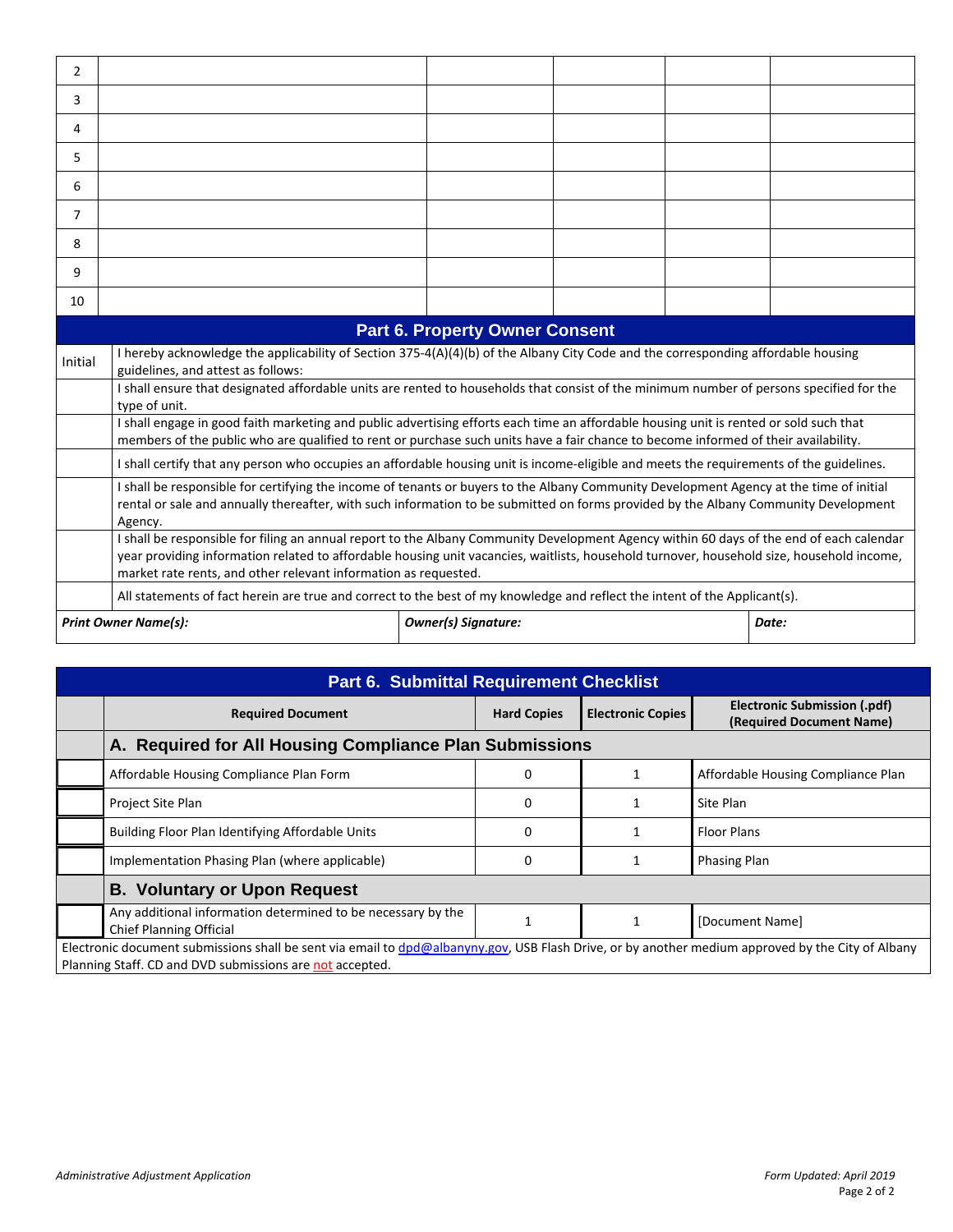

# **USDO Affordable Housing Guidelines**

# 1. Introduction

In 2017, the City of Albany adopted the Unified Sustainable Development Ordinance (USDO) to regulate land use and development within the City and promote sustainable and equitable economic development. As part of the USDO, Section  $375-4(A)(4)(b)$  states that: "each new residential or mixed-use development or redevelopment containing 50 or more new dwelling units shall sell or rent at least five percent of its new dwelling units at sales or prices affordable to persons earning no more than 100 percent of the area median household income for the City of Albany, as determined by affordability methods used by the U.S. Department of Housing and Urban Development."

Section 375-4(A)(4)(b) established the City's policy for inclusionary housing, but it did not include detailed instructions for administration. As a result, these Guidelines have been adopted by the Department of Planning and Development to implement Section 375-4(A)(4)(b).

## **2. Affordable Housing Compliance Plan**

The owner or developer of a project that includes fifty or more new dwelling units shall submit an Affordable Housing Compliance Plan to the Chief Planning Official as part of its application for development. This Affordable Housing Compliance Plan shall acknowledge the applicability of Section 375-4(A)(4)(b) and these implementation guidelines, and shall set forth detailed plans for compliance. The Affordable Housing Compliance Plan shall thereafter be incorporated as a condition of approval in any Development Plan issued by the Planning Board or Chief Planning Official.

The Affordable Housing Compliance Plan shall indicate: the number of ownership and/or rental units; the number and size of affordable units; unit floor plans, schematics, and details of phasing of the project as a whole, including the affordable housing units; the name and address of the entity expected to develop the project; and any other information required by the Chief Planning Official relative to Section 375-4(A)(4)(b).

# 3. Affordable Housing Units

In determining the number of affordable housing units required under Section 375-4(A)(4)(b), any fractional requirement shall be rounded pursuant to 375-6(A)(3).

The sizes of affordable housing units shall be provided in proportion to the sizes of market rate units included in the development. Affordable housing units shall not be physically separated from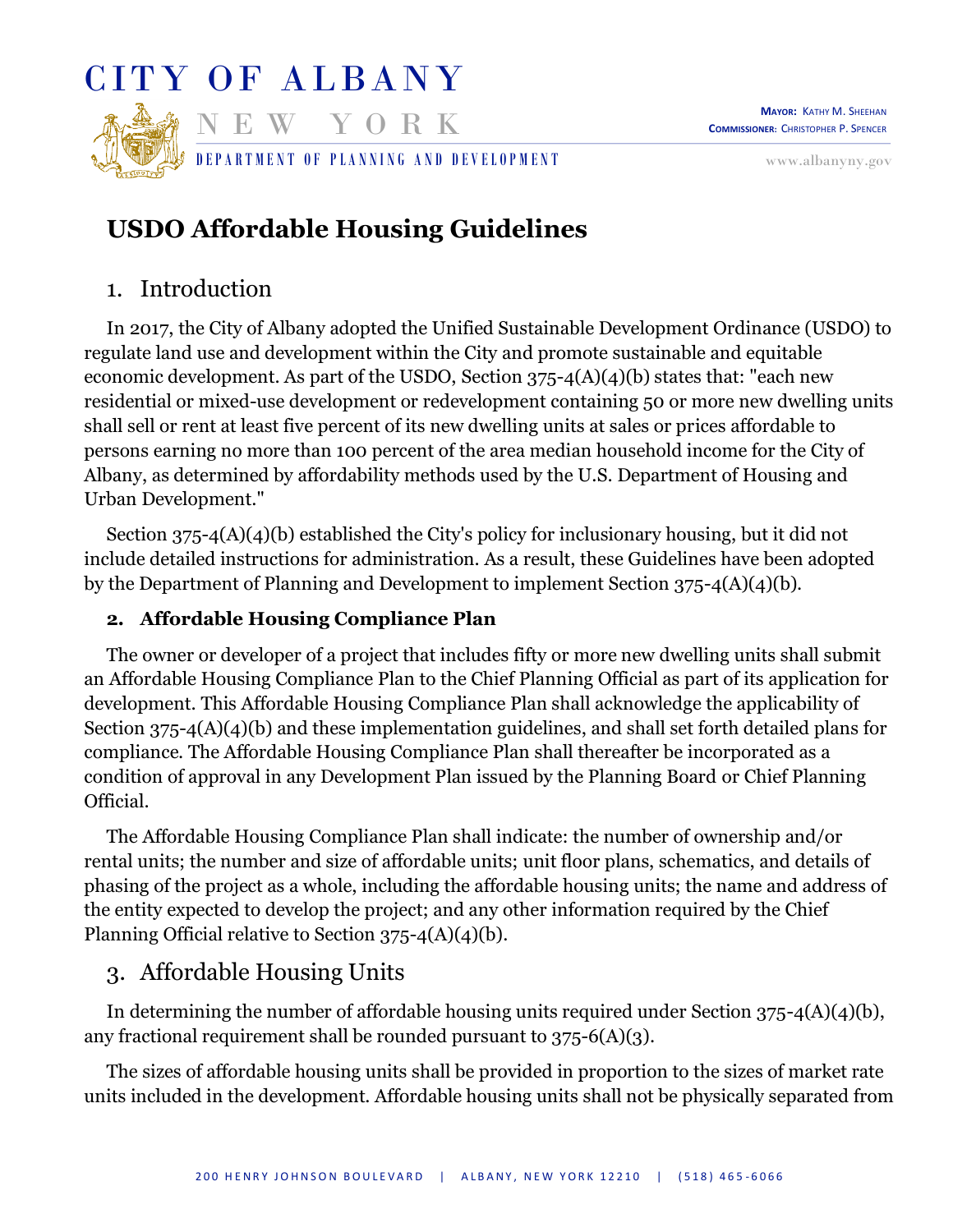the rest of the development or use a separate entrance, and there shall be no visible exterior indications that units are affordable housing units.

Affordable housing units shall be comparable in infrastructure (including sewer, water and other utilities), construction quality, and exterior design to the market rate units.

## **4. Income and occupancy requirements.**

Affordable housing units created pursuant to Section 375-4(A)(4)(b) must, at initial occupancy, be affordable to households earning no more than 100 percent of the area median household income for the City of Albany, and must be rented to households that consist of the minimum number of people as specified below:

|                | Bedroom Size Minimum Number of People |
|----------------|---------------------------------------|
|                |                                       |
|                | 1                                     |
| $\overline{2}$ | 2                                     |
|                |                                       |

Affordable housing sale and rental limits shall be established by the Albany Community Development Agency and based on affordability limits provided by the U.S. Department of Housing and Urban Development.

Affordable housing units shall be restricted to principal residences. Any person who occupies an affordable housing unit shall certify to the owner or developer that they are income-eligible and meet all other requirements of Section  $375-4(A)(4)(b)$  and these guidelines.

All owners or developers of affordable housing units shall engage in good faith marketing and public advertising efforts each time an affordable housing unit is rented or sold such that members of the public who are qualified to rent or purchase such units have a fair chance to become informed of their availability.

## **5. Administration**

The affordable housing requirement in Section  $375-4(A)(4)(b)$  shall be administered by the City of Albany Department of Planning of Development and the Albany Community Development Agency.

The owner or developer of affordable housing units shall be responsible for certifying the income of tenants or buyers to the Albany Community Development Agency at the time of initial rental or sale and annually thereafter, with such information to be submitted on forms provided by the Albany Community Development Agency. The owner or developer of affordable housing units shall also file an annual report to the Albany Community Development Agency within 60 days of the end of each calendar year providing information related to affordable housing unit vacancies, waitlists, household turnover, household size, household income, market rate rents, and any other relevant information.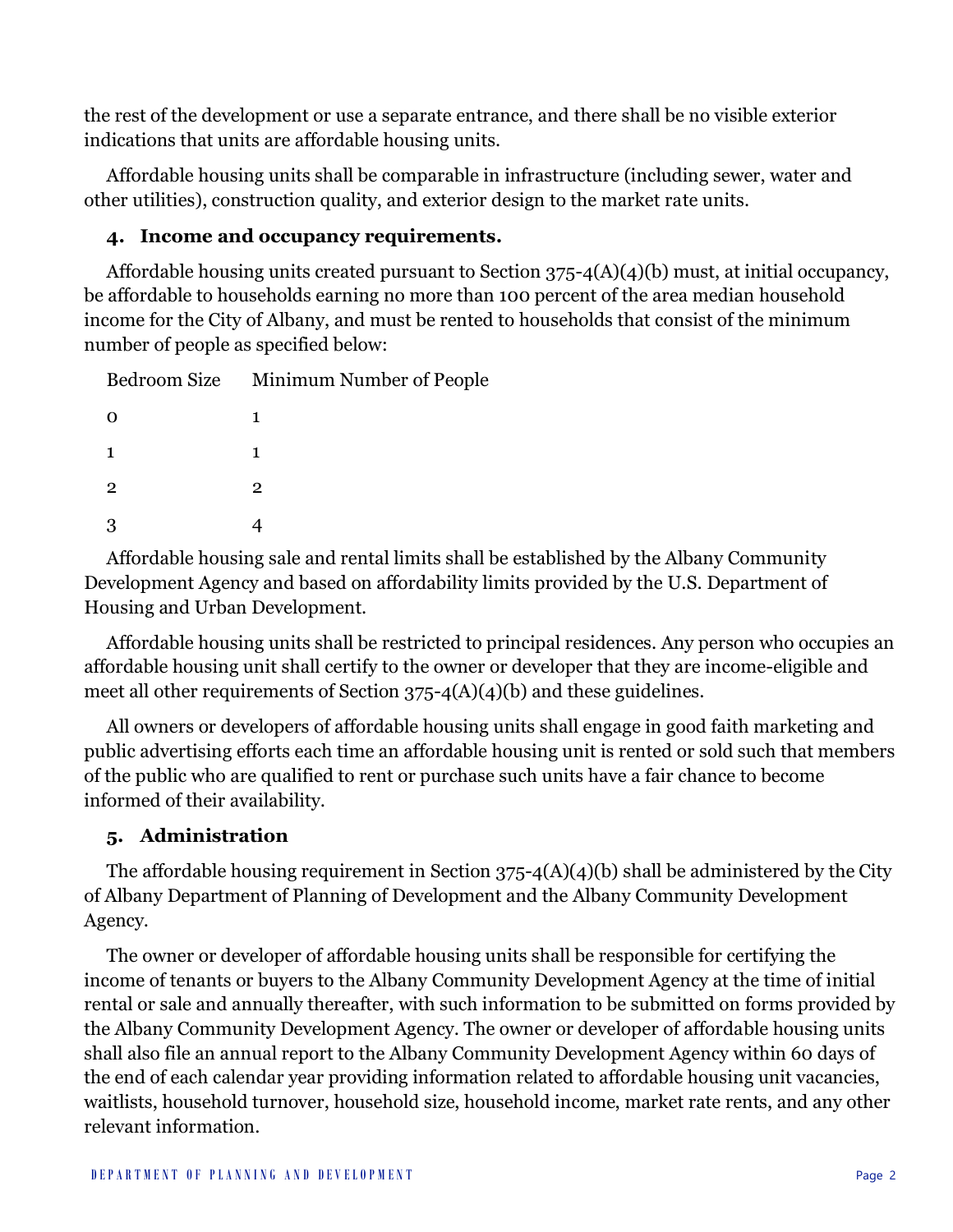## **6. Enforcement and Penalties.**

No project-specific development approval, building permit, or certificate of occupancy shall be issued for projects subject to Section 375-4(A)(4)(b) unless an Affordable Housing Compliance Plan has been submitted pursuant to subsection 2 above. If the owner or developer violates Section  $375-4(A)(4)(b)$ , including not constructing the required affordable housing units, the City may deny, suspend, or revoke any and all development approvals and pursue penalties as provided for in Section 375-5(G) of the USDO. Any decision of the Chief Planning Official may be appealed according to the appeals procedures set forth in Section 375-5(D)(12).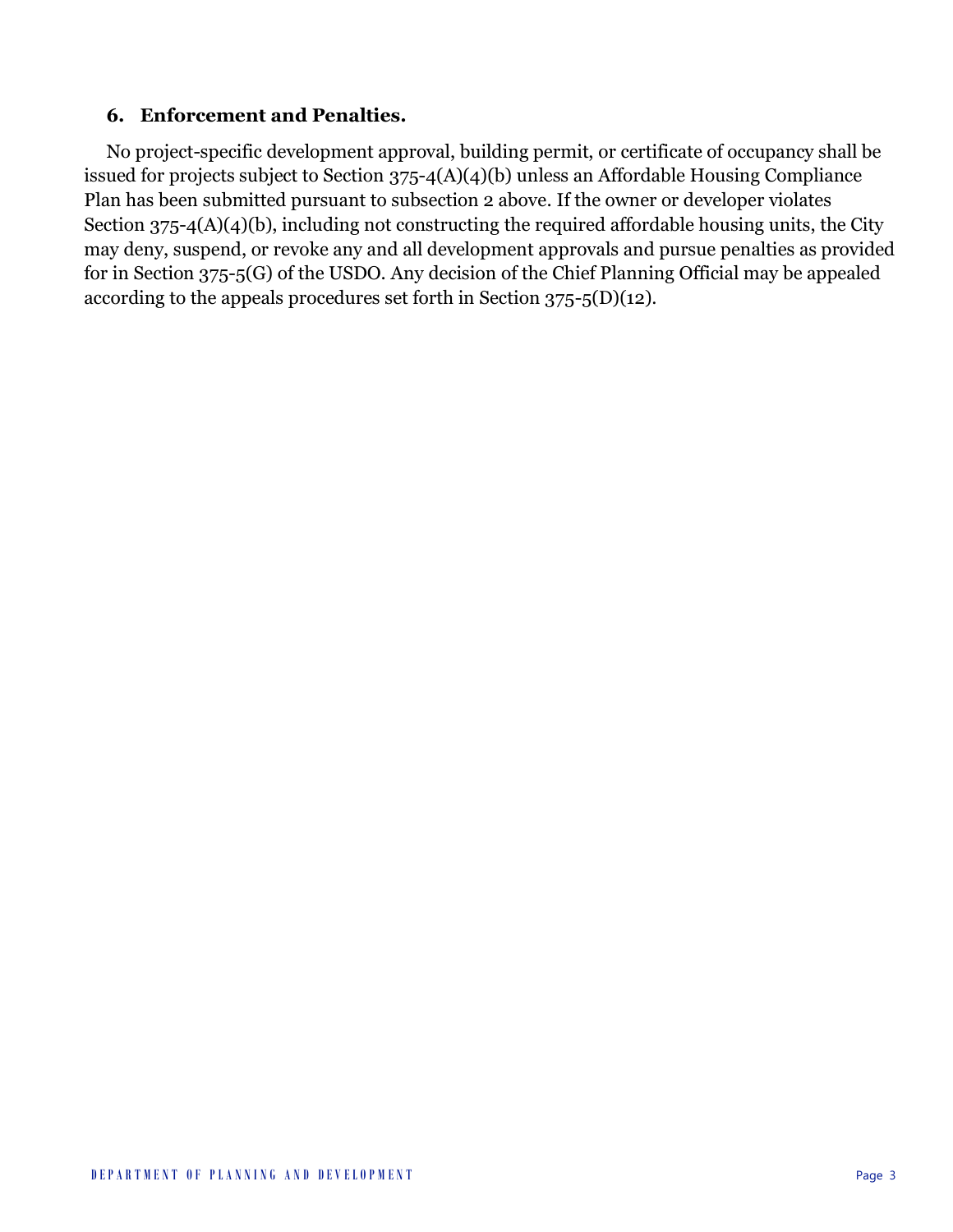## **MAXIMUM RENT CAPS**

- 1. The maximum rent (including utilities) in the inclusionary housing is set by ACDA and determined using the U.S. Department of Housing and Urban Development figures.
- 2. Rent per unit cannot exceed 30% of the tenant's adjusted monthly household income. Effective June 28, 2019, the rent caps listed below will apply to the inclusionary housing units. If 30% of the tenant's household income is higher than the corresponding rent cap, the lower of the two amounts must be used.

| $#$ of          | Rent       |
|-----------------|------------|
| <b>Bedrooms</b> |            |
|                 | \$768.00   |
|                 | \$904.00   |
| 2               | \$1,115.00 |
| 3               | \$1,397.00 |
|                 | \$1,507.00 |
| 5               | \$1,733.00 |

3. If the tenant pays utilities, the rent will be reduced by the Section 8 utility allowance. For multi-family units, the utility allowance is as follows:

| $#$ of<br><b>Bedrooms</b> | Gas      | <b>Electric</b> |
|---------------------------|----------|-----------------|
|                           | \$70.00  | \$99.00         |
|                           | \$91.00  | \$128.00        |
|                           | \$120.00 | \$169.00        |
|                           | \$148.00 | \$210.00        |
|                           | \$180.00 | \$253.00        |
|                           | \$201.00 | \$281.00        |

## *INCOME CERTIFICATION*

| Household<br><b>Size</b>             | <b>Q</b>                                                                               |  |  |  |
|--------------------------------------|----------------------------------------------------------------------------------------|--|--|--|
| <b>100% City</b><br>median<br>income | $$44,066$   \$50,400   \$56,700   \$62,930   \$67,970   \$73,010   \$78,050   \$83,090 |  |  |  |

Signed income certification forms will be required as follows:

1. All initial occupants as well as existing occupants of inclusionary housing units at the time of application are required to provide proof of income (i.e. current pay stub, most recent tax return) as well as a signed income certification form. Subsequent annual accountings certifications must be submitted with updated proof of income. ACDA staff will determine the income for the occupants based on the information provided and will determine if the tenant is eligible.